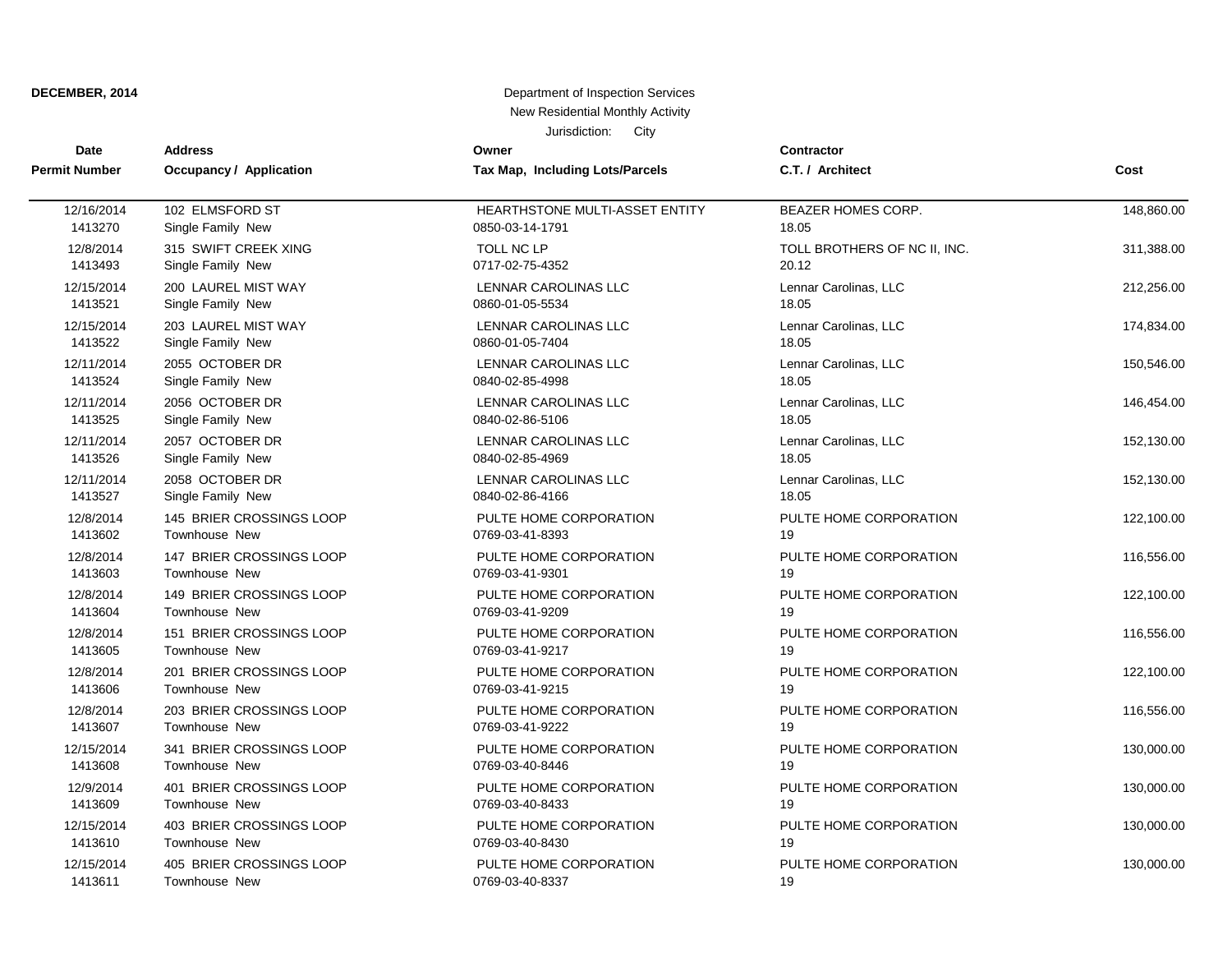| Date                 | <b>Address</b>                 | Owner                           | Contractor       |
|----------------------|--------------------------------|---------------------------------|------------------|
| <b>Permit Number</b> | <b>Occupancy / Application</b> | Tax Map, Including Lots/Parcels | C.T. / Arch      |
| 12/15/2014           | 407 BRIER CROSSINGS LOOP       | PULTE HOME CORPORATION          | PULTE HO         |
| 1413612              | Townhouse New                  | 0769-03-40-8325                 | 19               |
| 12/15/2014           | 409 BRIER CROSSINGS LOOP       | PULTE HOME CORPORATION          | PULTE HO         |
| 1413613              | Townhouse New                  | 0769-03-40-8322                 | 19               |
| 12/3/2014            | 3017 BANNER ST                 | <b>GARMAN HOMES LLC</b>         | T/A              |
| 1413618              | Single Family New              | 0832-06-29-6852                 | 1.01             |
| 12/9/2014            | 437 EXCALIBUR DR               | TRUE HOMES LLC                  | True Home        |
| 1413633              | Townhouse New                  | 0757-01-09-8590                 | 20.14            |
| 12/9/2014            | 439 EXCALIBUR DR               | TRUE HOMES LLC                  | True Home        |
| 1413634              | Townhouse New                  | 0757-01-09-9438                 | 20.14            |
| 12/9/2014            | 441 EXCALIBUR DR               | TRUE HOMES LLC                  | True Home        |
| 1413635              | <b>Townhouse New</b>           | 0757-01-09-9457                 | 20.14            |
| 12/8/2014            | 203 OLD CASTLE DR              | TRUE HOMES LLC                  | <b>True Home</b> |
| 1413637              | Townhouse New                  | 0757-01-19-0359                 | 20.14            |
| 12/8/2014            | 205 OLD CASTLE DR              | TRUE HOMES LLC                  | True Home        |
| 1413638              | <b>Townhouse New</b>           | 0757-01-19-0471                 | 20.14            |
| 12/8/2014            | 207 OLD CASTLE DR              | TRUE HOMES LLC                  | True Home        |
| 1413639              | <b>Townhouse New</b>           | 0757-01-19-0494                 | 20.14            |
| 12/8/2014            | 209 OLD CASTLE DR              | TRUE HOMES LLC                  | True Home        |
| 1413640              | <b>Townhouse New</b>           | 0757-01-19-1417                 | 20.14            |
| 12/15/2014           | 201 LAUREL MIST WAY            | LENNAR CAROLINAS LLC            | Lennar Car       |
| 1413671              | Single Family New              | 0860-01-05-7501                 | 18.05            |
| 12/19/2014           | 7 MOONBEAM CT                  | M/I HOMES OF RALEIGH LLC        | M/I HOMES        |
| 1413682              | Single Family New              | 0825-03-33-3126                 | 16.03            |
| 12/18/2014           | 450 WALSENBURG DR              | M/I HOMES OF RALEIGH LLC        | M/I HOMES        |
| 1413683              | Single Family New              | 0825-03-33-6078                 | 16.03            |
| 12/29/2014           | 303 OLD CASTLE DR              | TRUE HOMES LLC                  | <b>True Home</b> |
| 1413695              | Townhouse New                  | 0757-01-19-1595                 | 20.14            |
| 12/29/2014           | 305 OLD CASTLE DR              | TRUE HOMES LLC                  | <b>True Home</b> |
| 1413696              | Townhouse New                  | 0757-01-19-2527                 | 20.14            |
| 12/29/2014           | 307 OLD CASTLE DR              | TRUE HOMES LLC                  | True Home        |
| 1413697              | <b>Townhouse New</b>           | 0757-01-19-2559                 | 20.14            |
| 12/29/2014           | 309 OLD CASTLE DR              | TRUE HOMES LLC                  | True Home        |
| 1413698              | <b>Townhouse New</b>           | 0757-01-19-2672                 | 20.14            |
| 12/29/2014           | 311 OLD CASTLE DR              | TRUE HOMES LLC                  | True Home        |
| 1413699              | Townhouse New                  | 0757-01-19-3613                 | 20.14            |

| υαισ       |                          |                                 |                          |            |
|------------|--------------------------|---------------------------------|--------------------------|------------|
| it Number  | Occupancy / Application  | Tax Map, Including Lots/Parcels | C.T. / Architect         | Cost       |
| 12/15/2014 | 407 BRIER CROSSINGS LOOP | PULTE HOME CORPORATION          | PULTE HOME CORPORATION   | 130,000.00 |
| 1413612    | Townhouse New            | 0769-03-40-8325                 | 19                       |            |
| 12/15/2014 | 409 BRIER CROSSINGS LOOP | PULTE HOME CORPORATION          | PULTE HOME CORPORATION   | 130,000.00 |
| 1413613    | Townhouse New            | 0769-03-40-8322                 | 19                       |            |
| 12/3/2014  | 3017 BANNER ST           | <b>GARMAN HOMES LLC</b>         | T/A                      | 81,100.00  |
| 1413618    | Single Family New        | 0832-06-29-6852                 | 1.01                     |            |
| 12/9/2014  | 437 EXCALIBUR DR         | TRUE HOMES LLC                  | True Homes, LLC          | 194,106.00 |
| 1413633    | Townhouse New            | 0757-01-09-8590                 | 20.14                    |            |
| 12/9/2014  | 439 EXCALIBUR DR         | TRUE HOMES LLC                  | True Homes, LLC          | 177,738.00 |
| 1413634    | <b>Townhouse New</b>     | 0757-01-09-9438                 | 20.14                    |            |
| 12/9/2014  | 441 EXCALIBUR DR         | TRUE HOMES LLC                  | True Homes, LLC          | 177,738.00 |
| 1413635    | Townhouse New            | 0757-01-09-9457                 | 20.14                    |            |
| 12/8/2014  | 203 OLD CASTLE DR        | TRUE HOMES LLC                  | True Homes, LLC          | 194,106.00 |
| 1413637    | Townhouse New            | 0757-01-19-0359                 | 20.14                    |            |
| 12/8/2014  | 205 OLD CASTLE DR        | TRUE HOMES LLC                  | True Homes, LLC          | 164,538.00 |
| 1413638    | Townhouse New            | 0757-01-19-0471                 | 20.14                    |            |
| 12/8/2014  | 207 OLD CASTLE DR        | TRUE HOMES LLC                  | True Homes, LLC          | 164,538.00 |
| 1413639    | Townhouse New            | 0757-01-19-0494                 | 20.14                    |            |
| 12/8/2014  | 209 OLD CASTLE DR        | TRUE HOMES LLC                  | True Homes, LLC          | 194,106.00 |
| 1413640    | Townhouse New            | 0757-01-19-1417                 | 20.14                    |            |
| 12/15/2014 | 201 LAUREL MIST WAY      | LENNAR CAROLINAS LLC            | Lennar Carolinas, LLC    | 219,384.00 |
| 1413671    | Single Family New        | 0860-01-05-7501                 | 18.05                    |            |
| 12/19/2014 | 7 MOONBEAM CT            | M/I HOMES OF RALEIGH LLC        | M/I HOMES OF RALEIGH LLC | 210,606.00 |
| 1413682    | Single Family New        | 0825-03-33-3126                 | 16.03                    |            |
| 12/18/2014 | 450 WALSENBURG DR        | M/I HOMES OF RALEIGH LLC        | M/I HOMES OF RALEIGH LLC | 147,576.00 |
| 1413683    | Single Family New        | 0825-03-33-6078                 | 16.03                    |            |
| 12/29/2014 | 303 OLD CASTLE DR        | TRUE HOMES LLC                  | True Homes, LLC          | 191,928.00 |
| 1413695    | Townhouse New            | 0757-01-19-1595                 | 20.14                    |            |
| 12/29/2014 | 305 OLD CASTLE DR        | TRUE HOMES LLC                  | True Homes, LLC          | 176,616.00 |
| 1413696    | <b>Townhouse New</b>     | 0757-01-19-2527                 | 20.14                    |            |
| 12/29/2014 | 307 OLD CASTLE DR        | TRUE HOMES LLC                  | True Homes, LLC          | 191,928.00 |
| 1413697    | Townhouse New            | 0757-01-19-2559                 | 20.14                    |            |
| 12/29/2014 | 309 OLD CASTLE DR        | TRUE HOMES LLC                  | True Homes, LLC          | 176,616.00 |
| 1413698    | Townhouse New            | 0757-01-19-2672                 | 20.14                    |            |
| 12/29/2014 | 311 OLD CASTLE DR        | TRUE HOMES LLC                  | True Homes, LLC          | 191,928.00 |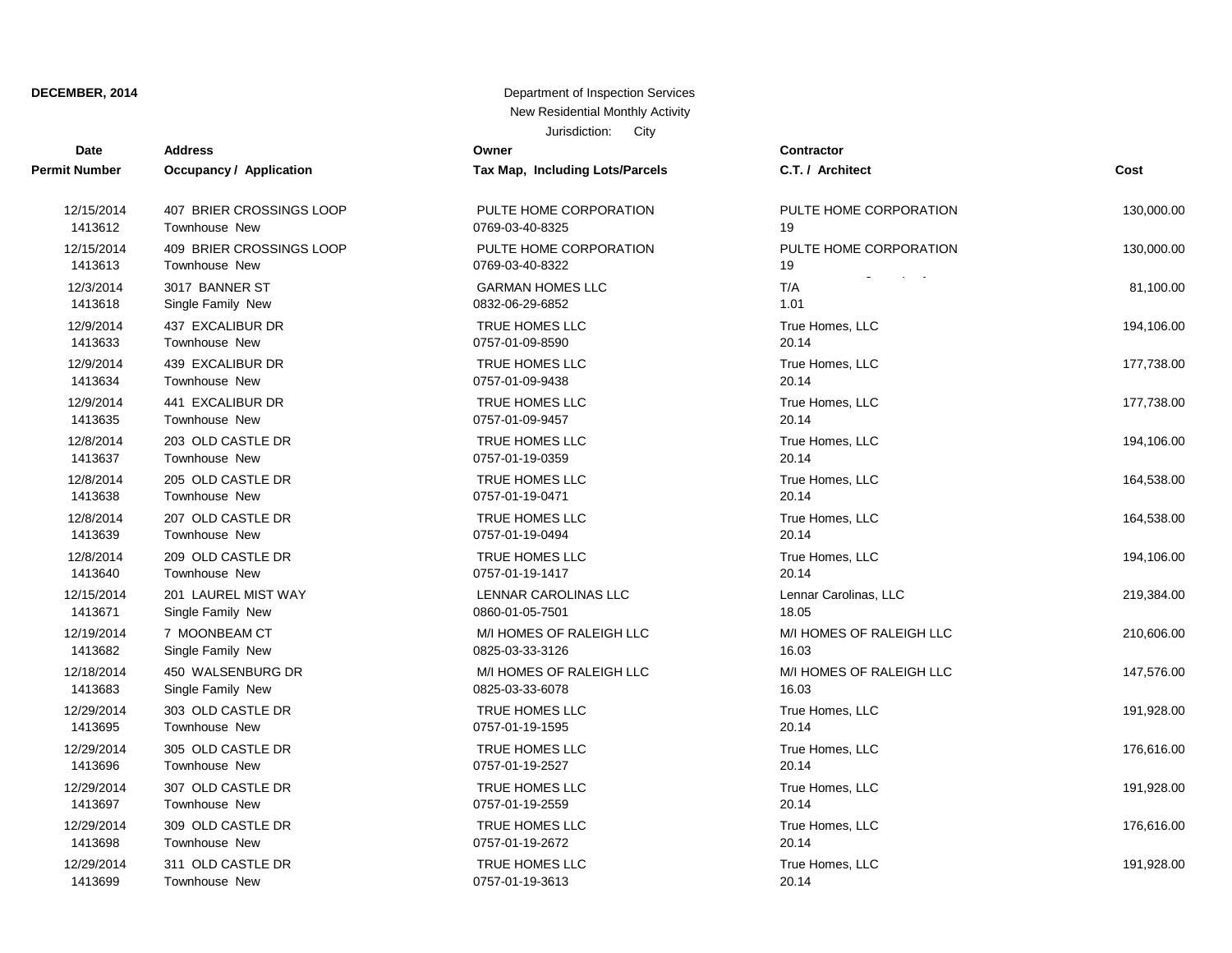| Date          | <b>Address</b>          | Owner                                 | Contractor                               |            |
|---------------|-------------------------|---------------------------------------|------------------------------------------|------------|
| Permit Number | Occupancy / Application | Tax Map, Including Lots/Parcels       | C.T. / Architect                         | Cost       |
| 12/15/2014    | 202 LAUREL MIST WAY     | LENNAR CAROLINAS LLC                  | Lennar Carolinas, LLC                    | 213,840.00 |
| 1413710       | Single Family New       | 0860-01-05-5437                       | 18.05                                    |            |
| 12/9/2014     | 2059 OCTOBER DR         | LENNAR CAROLINAS LLC                  | Lennar Carolinas, LLC                    | 146,454.00 |
| 1413711       | Single Family New       | 0840-02-85-4929                       | 18.05                                    |            |
| 12/2/2014     | 2061 OCTOBER LN         | LENNAR CAROLINAS LLC                  | Lennar Carolinas, LLC                    | 152,130.00 |
| 1413712       | Single Family New       | 0840-02-85-3989                       | 18.05                                    |            |
| 12/2/2014     | 405 SWIFT CREEK XING    | TOLL NC LP                            | TOLL BROTHERS OF NC II, INC.             | 141,988.00 |
| 1413729       | Single Family New       | 0717-02-85-2373                       | 20.12                                    |            |
| 12/8/2014     | 628 SWIFT CREEK XING    | TOLL NC LP                            | TOLL BROTHERS OF NC II, INC.             | 145,656.00 |
| 1413730       | Single Family New       | 0717-02-75-5631                       | 20.12                                    |            |
| 12/3/2014     | 105 CALLANDALE LN       | HEARTHSTONE MULTI-ASSET ENTITY        | BEAZER HOMES CORP.                       | 109,869.00 |
| 1413740       | Single Family New       | 0840-04-92-3693                       | 18.05                                    |            |
| 12/29/2014    | 126 ELMSFORD ST         | HEARTHSTONE MULTI-ASSET ENTITY        | BEAZER HOMES CORP.                       | 135,343.00 |
| 1413741       | Single Family New       | 0850-03-04-5688                       | 18.05                                    |            |
| 12/16/2014    | 1211 SPRUCE ST          | <b>HABITAT FOR HUMANITY OF DURHAM</b> | HABITAT FOR HUMANITY OF DURHAM INC.      | 84,876.00  |
| 1413759       | Single Family New       | 0831-07-58-4301                       | 9                                        |            |
| 12/9/2014     | 201 SHADOW HAWK DR      | STANDARD PACIFIC OF THE               | STANDARD PACIFIC OF THE CAROLINAS, LLC   | 124,000.00 |
| 1413766       | Single Family New       | 0729-03-03-4971                       | 20.11                                    |            |
| 12/16/2014    | 1109 BELVINS TRACE DR   | PULTE HOME CORPORATION                | PULTE HOME CORPORATION                   | 150,000.00 |
| 1413768       | Single Family New       | 0769-01-45-3200                       | 19                                       |            |
| 12/16/2014    | 1118 BELVINS TRACE DR   | PULTE HOME CORPORATION                | PULTE HOME CORPORATION                   | 150,000.00 |
| 1413769       | Single Family New       | 0769-03-44-4917                       | 19                                       |            |
| 12/16/2014    | 1608 HORNE CREEK DR     | PULTE HOME CORPORATION                | PULTE HOME CORPORATION                   | 140,000.00 |
| 1413772       | Single Family New       | 0769-01-45-7631                       | 19                                       |            |
| 12/16/2014    | 1316 LINCOLN MILL DR    | PULTE HOME CORPORATION                | PULTE HOME CORPORATION                   | 150,000.00 |
| 1413773       | Single Family New       | 0769-03-44-3647                       | 19                                       |            |
| 12/16/2014    | 103 BRENNAN CT          | RUSTICA OAKS DEVELOPMENT LLC          | Chesapeake Homes of North Carolina, Inc. | 199,848.00 |
| 1413780       | Single Family New       | 0830-04-50-2983                       | 20.14                                    |            |
| 12/8/2014     | 4232 AMBER STONE WAY    | WADE JURNEY HOMES INCORPORATED        | WADE JURNEY HOMES                        | 59,743.00  |
| 1413794       | Single Family New       | 0843-02-87-1634                       | 18.01                                    |            |
| 12/8/2014     | 4201 LADY SLIPPER LN    | <b>CIMLAND LLC</b>                    | WADE JURNEY HOMES                        | 67,660.00  |
| 1413795       | Single Family New       | 0843-02-87-2692                       | 18.01                                    |            |
| 12/11/2014    | 913 CAROLINA AVE        | <b>SEVICK CHRISTIAN R</b>             | <b>Build Moore Exteriors, LLC</b>        | 28,353.00  |
| 1413798       | Single Family New       | 0822-13-13-8694                       | 4.02                                     |            |
| 12/15/2014    | 7 PINEY RIDGE CT        | <b>DSM BUILDERS INC</b>               | <b>DSM Builders Inc.</b>                 | 208,000.00 |
| 1413815       | Single Family New       | 0814-04-82-9943                       | 17.07                                    |            |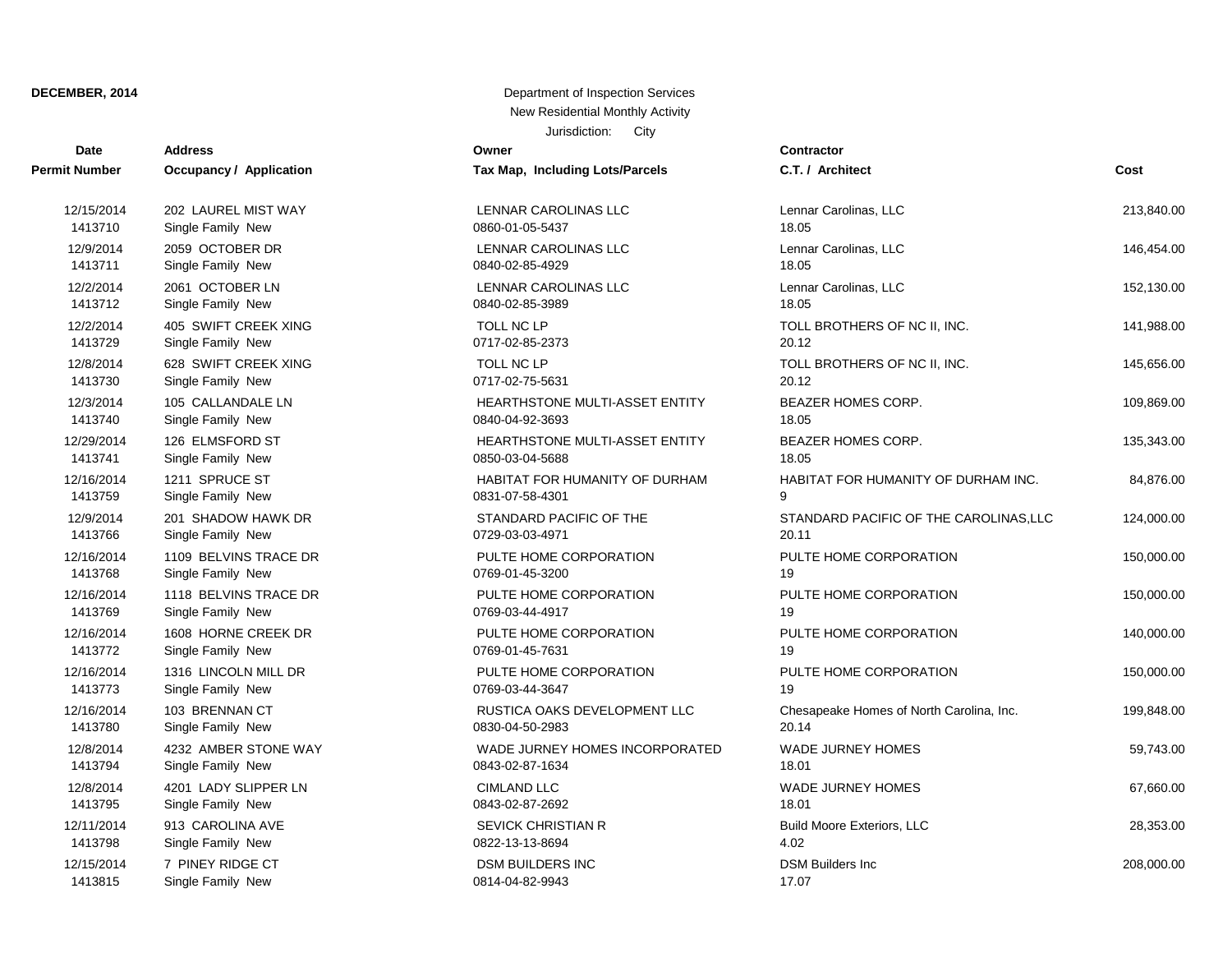| Date                 | <b>Address</b>           | Owner                                | Contractor            |
|----------------------|--------------------------|--------------------------------------|-----------------------|
| <b>Permit Number</b> | Occupancy / Application  | Tax Map, Including Lots/Parcels      | C.T. / Architect      |
| 12/16/2014           | 8040 ROSEMONT PKWY       | <b>MKG LLC</b>                       | T/A                   |
| 1413819              | Single Family New        | 0727-03-13-6914                      | 20.12                 |
| 12/11/2014           | 1714 CAPSTONE DR         | <b>COMMUNITY DEVELOPMENT CAPITAL</b> | <b>Meritage Homes</b> |
| 1413826              | Single Family New        | 0717-04-71-3116                      | 20.12                 |
| 12/9/2014            | 808 SOUTH ST             | <b>CITY OF DURHAM</b>                | WALLACE, B. D         |
| 1413847              | Single Family New        | 0821-16-73-7871                      | 12.01                 |
| 12/9/2014            | 906 SOUTH ST             | <b>CITY OF DURHAM</b>                | WALLACE, B. D         |
| 1413848              | Single Family New        | 0821-16-73-7651                      | 12.01                 |
| 12/16/2014           | 1613 HORNE CREEK DR      | PULTE HOME CORPORATION               | PULTE HOME C          |
| 1413864              | Single Family New        | 0769-01-45-5765                      | 19                    |
| 12/16/2014           | 1114 BELVINS TRACE DR    | PULTE HOME CORPORATION               | PULTE HOME C          |
| 1413865              | Single Family New        | 0769-03-45-3011                      | 19                    |
| 12/16/2014           | 1116 BELVINS TRACE DR    | PULTE HOME CORPORATION               | PULTE HOME C          |
| 1413866              | Single Family New        | 0769-03-44-3969                      | 19                    |
| 12/16/2014           | 1517 BLOOMSBURY MANOR DR | PULTE HOME CORPORATION               | PULTE HOME C          |
| 1413867              | Single Family New        | 0769-01-45-4556                      | 19                    |
| 12/18/2014           | 1120 HOOPER PL           | PULTE HOME CORPORATION               | PULTE HOME C          |
| 1413868              | Single Family New        | 0769-03-44-2349                      | 19                    |
| 12/19/2014           | 1528 HORNE CREEK DR      | PULTE HOME CORPORATION               | PULTE HOME C          |
| 1413869              | Single Family New        | 0769-01-45-7411                      | 19                    |
| 12/16/2014           | 1611 HORNE CREEK DR      | PULTE HOME CORPORATION               | PULTE HOME C          |
| 1413870              | Single Family New        | 0769-01-45-5760                      | 19                    |
| 12/18/2014           | 114 KAYLEEN CT           | DREES COMPANY THE                    | THE DREES HC          |
| 1413871              | Single Family New        | 0727-03-24-0480                      | 20.12                 |
| 12/18/2014           | 3808 DUNSINANE DR        | <b>GOLI DEVAINDER</b>                | Wiles Building A      |
| 1413885              | Single Family New        | 0709-02-99-5573                      | 20.08                 |
| 12/18/2014           | 112 PLANO DR             | MREC BRIGHTLEAF LLC                  | THE DREES HC          |
| 1413886              | Single Family New        | 0850-03-22-6634                      | 18.05                 |
| 12/22/2014           | 1212 LINCOLN MILL DR     | PULTE HOME CORPORATION               | PULTE HOME C          |
| 1413897              | Single Family New        | 0769-03-34-9766                      | 19                    |
| 12/22/2014           | 1520 PALMER HILL DR      | PULTE HOME CORPORATION               | PULTE HOME C          |
| 1413898              | Single Family New        | 0769-01-46-0009                      | 19                    |
| 12/22/2014           | 1115 HOOPER PL           | PULTE HOME CORPORATION               | PULTE HOME C          |
| 1413899              | Single Family New        | 0769-03-44-1680                      | 19                    |
| 12/22/2014           | 1107 BELVINS TRACE DR    | PULTE HOME CORPORATION               | PULTE HOME C          |

Jurisdiction: City

1413900 Single Family New 0769-01-45-2252 0769-03-44-1680 19 PULTE HOME CORPORATION PULTE HOME CORPORATION 165,000.00 0769-01-46-0009 19 0769-03-34-9766 19 1413886 Single Family New 0850-03-22-6634 18.05 1413885 Single Family New 0709-02-99-5573 20.08 1413871 Single Family New 0727-03-24-0480 20.12 0769-01-45-5760 19 0769-01-45-7411 19 0769-03-44-2349 19 0769-01-45-4556 19 0769-03-44-3969 19 0769-03-45-3011 19 0769-01-45-5765 19 0821-16-73-7651 12.01 1413847 Single Family New 0821-16-73-7871 12.01 0717-04-71-3116 20.12 0727-03-13-6914 20.12

**Cost** PULTE HOME CORPORATION PULTE HOME CORPORATION 175,000.00 PULTE HOME CORPORATION PULTE HOME CORPORATION 155,000.00 PULTE HOME CORPORATION PULTE HOME CORPORATION 145,000.00 12/13/2016 12/18/2014 12/2012 12/2014 12/2014 12/2014 12/2014 12/2014 12/2014 12/2014 12/2014 12/2014 12/2012 12/18/2014 3808 DUNSINANE DR GOLI DEVAINDER Wiles Building And Developing Inc., Broyhill 320,166.00 DREES COMPANY THE **THE THE DREES HOMES COMPANY** 179,838.00 PULTE HOME CORPORATION PULTE HOME CORPORATION 150,000.00 PULTE HOME CORPORATION PULTE HOME CORPORATION 150,000.00 PULTE HOME CORPORATION PULTE HOME CORPORATION 170,000.00 **DR** PULTE HOME CORPORATION PULTE HOME CORPORATION 140,000.00 PULTE HOME CORPORATION **PULTE HOME CORPORATION** 150,000,00 PULTE HOME CORPORATION PULTE HOME CORPORATION 150,000.00 PULTE HOME CORPORATION **PULTE HOME CORPORATION** 150,000,00 102,000.00 CITY OF DURHAM WALLACE, B. DESIGN & CONSTRUCTION 102,000.00 12/9/2014 CITY OF DURHAM STATE STATE STATE STATE WALLACE, B. DESIGN & CONSTRUCTION 102,000.00 12/11/2014 1714 CAPSTONE DR COMMUNITY DEVELOPMENT CAPITAL Meritage Homes of North Carolina, Inc. 163,750.00 Durham Building Company - Garman Homes, LLC, T/A 256,000.00